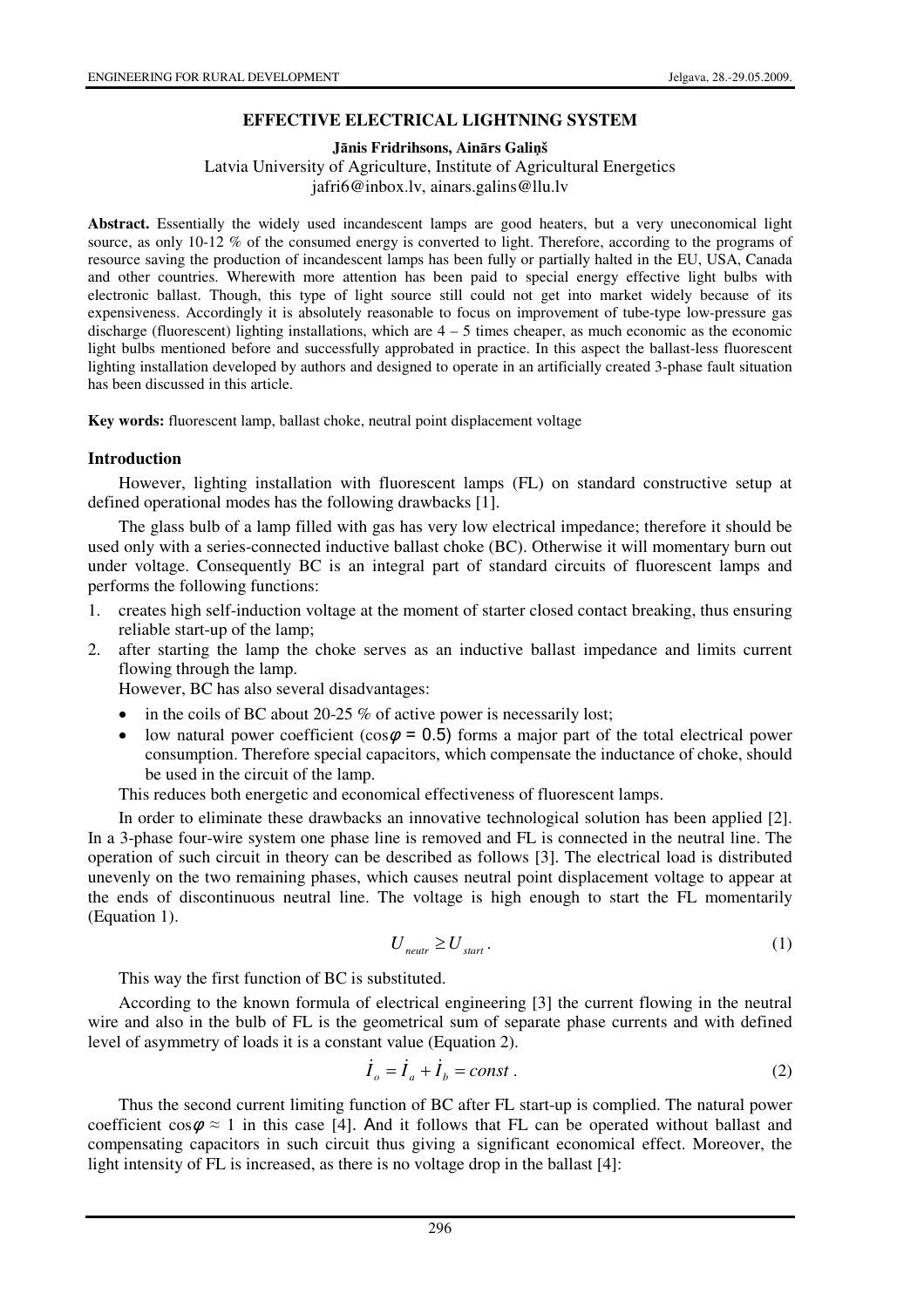$$
H = \frac{F}{P} \tag{3}
$$

The light intensity is the ratio of effective flow of light *F*(*lm*) to the total power in the electrical circuit *P*(*W*).

The circuit is shown in Figure 1. The neutral point displacement voltage between the points N and n turns on the fluorescent lamp 6 by help of the starter switch 3. In accordance with equation (2) the fluorescent lamp continues to light normally under nominal values of current  $I_n$  and voltage  $U_n$  and without BC and compensating capacitors.



Fig. 1. **Electrical circuit of FL and incandescent lamps** (1, 4 – single pole switch; 2 – incandescent lamp of higher power; 3 – starter switch; 5 – incandescent lamp of lower power; 6 – fluorescent lamp of small power; A, B,  $N$  – two phases and neutral of electrical grid; n – common point of lamps)

It is purposeful to use such circuit in a combined lighting system where in accordance with the existing rules of exploitation of electrical equipment [5] it is allowed to operate FL in local lighting 6 only in combination with incandescent lamps of common lighting 2 and 5. By using of circuit in Fig. 1. it is also possible to perform modernization of the existing electrical installations of combined lighting (FL's and incandescent lamps).

However, this circuit also has certain disadvantages. In order to start high power FL, incandescent lamps with accordingly higher power difference should be used. But this in its turn can cause lower power lamp voltage drop that is higher than nominal (220V) and may lead to burn out of the lamp. Therefore use of this circuit is limited.

Figure 2 shows a circuit, which eliminates these drawbacks.



Fig. 2. **Circuit with capacitor and incandescent lamp** (1, 3, 6, 8 – single pole switch, 2 – capacitor, 4 – high power FL, 5 – additional electrode, incandescent lamp)

The low power incandescent lamp has been replaced with a capacitor 2 of appropriate capacitance and voltage that exceeds phase voltage a number of times in this circuit. It allows to increase the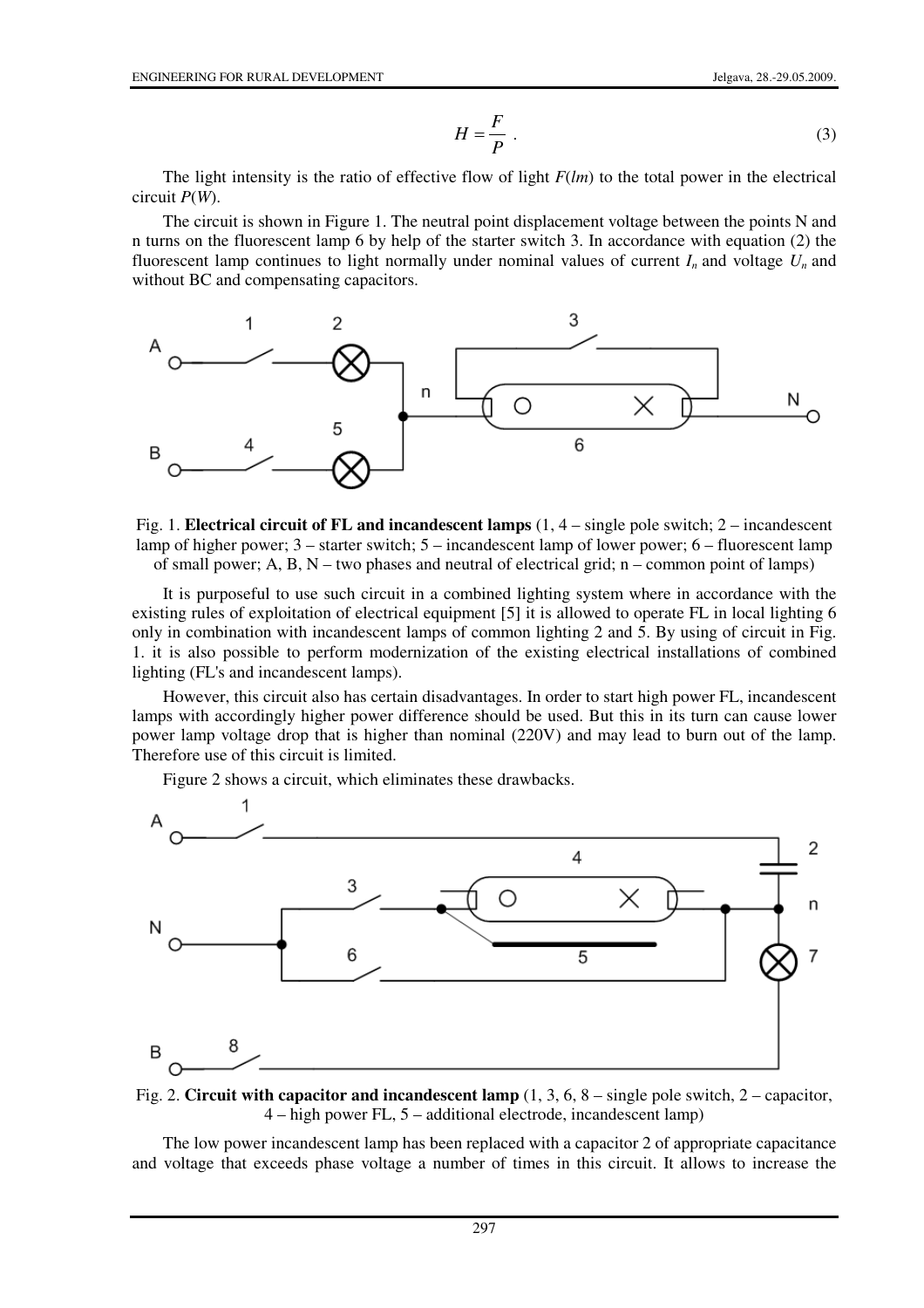neutral point displacement voltage to the level of the starting high power fluorescent lamp 4 (e.g., 40..80 W).

Increase of neutral point displacement voltage also allows to start FL with cold electrodes, in other words, the circuit can be used without an electrode-heating starter thus simplifying the circuit and increasing reliability of the lighting system. It also becomes possible to operate FL with burned out thread of one of the terminal electrodes using this configuration. In this case an additional electrode 5 should be placed on the surface of the light bulb. A metallic spiral or band can be used [1, 4].

The capacitor used allows not only to create the necessary conditions of starting of FL's, but also improves the power coefficient of the overall system and results in the economy of electrical energy. Besides, the capacitor as a capacitative reactive impedance causes the third harmonic, which triples the frequency of the current flowing in FL and additionally improves operation of the lamp.

In a local case the circuit can be used with contacts 6, 8 shorted and 1, 3 open, which will result in operation of incandescent lamps only.

The technical solution described in [18] can be applied to FL's with high levels of starting voltage or with terminal electrodes burned out. It relates to the use of voltage doublers and a circuit for this case is shown in Figure 3.



Fig. 3. **Circuit with burn out terminal electrodes of FL** (1, 6, 10, 11 – capacitors; 2, 5, 9, 12 – diodes;  $4$  – incandescent lamp;  $8$  – grid capacitor;  $3$  – adjusting rheostat;  $7$  – fluorescent lamp;  $13$  – voltage doubler;  $A$ ,  $B$ ,  $N$  – two phases and neutral of electrical grid)

#### **Results and discussion**

In order to illustrate the functionality of ballast-less installations of fluorescent lamp lighting systems an experiment was carried out. A circuit shown in Figure 2 was assembled.

The used parts:

- fluorescent lamp "Pila", nominal power  $P_n = 40$  *W*, current  $I_n = 0.41$  *A*, voltage  $U_n = 108$  *V*;
- incandescent lamp with nominal power  $P_n = 100$  *W*;
- capacitor with capacitance  $C = 0.5 \mu F$ ;
- phase voltage of electrical grid  $U_p = 228$  *V*.

As it can be seen from the results of the experiment (Table 1) the operating parameters of the FL are close to the nominal values. More adequate operating parameters can be easily achieved by adjusting the characteristics of incandescent lamps and/or capacitors.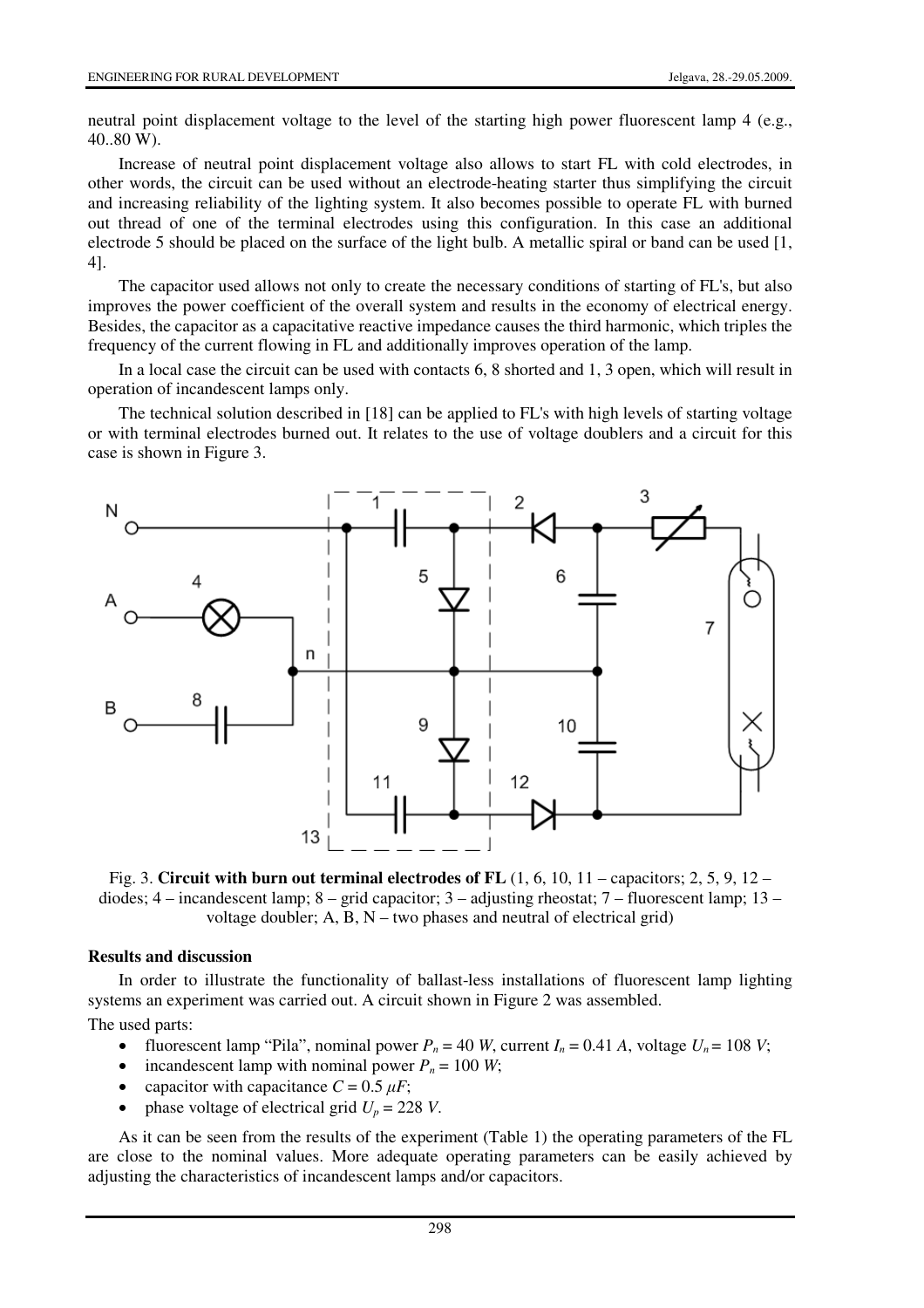Table 1

| Quantity          | <b>Designation</b> | Value | <b>Units</b> |
|-------------------|--------------------|-------|--------------|
| Starting voltage  | $U_{\text{start}}$ | 234   |              |
| Operating voltage | $U_{\alpha}$       | 111   |              |
| Operating current |                    | 0.34  |              |
| Power             |                    | 38    |              |

**Results of the experiment** 

In order to prove the deviation of the experimental results calculation has been performed according to the formulae in the complex form [2-3, 15, 17], argument of which gives the numerical value of the examined parameters.

Starting voltage of FL:

$$
\dot{U}_{\text{start}} = \frac{y_a \dot{U}_a + y_b \dot{U}_b}{y_a + y_b},\tag{4}
$$

where  $\dot{U}_a = 228 \text{ V} - \text{phase A vector},$ 

 $\dot{U}_b = \dot{U}_a e^{-j120^\circ} = 228(-114 - j197.45) V$  – phase B vector.

The conductivity of phases  $y_a$  and  $y_b$  was determined in experimental way before starting up the fluorescent lamp:

$$
y_a = \frac{I_a}{U_a},\tag{5}
$$

$$
y_b = \frac{I_b}{U_b} \,. \tag{6}
$$

Operating voltage of FL after starting:

$$
\dot{U}_o = \frac{y_a \dot{U}_a + y_b \dot{U}_b}{y_a + y_b + y_0} \tag{7}
$$

where  $y_0$  – conductivity of the bulb, which is also determined experimentally:

$$
y_0 = \frac{I_o}{U_o}.
$$
\n<sup>(8)</sup>

Voltage *Uo* and current *Io* are related to the operating mode of FL and are calculated using the formulae (5) and (6).

The value of the operating current of the lamp is verified using the formula:

$$
\dot{I}_0 = \dot{I}_a + \dot{I}_b \tag{9}
$$

where  $\dot{I}_a, \dot{I}_b$  – corresponding complex phase points. The power of the lamp:

$$
P = I_o U_o \,. \tag{10}
$$

The results of analytical calculations proved those obtained in the experiment (relative inaccuracy did not exceed 2.6 %).

### **Conclusions**

1. The dominating opinion that low-pressure gas discharge lamps cannot be operated without traditional chokes or other ballasting impedances has been disproved. It is proved by